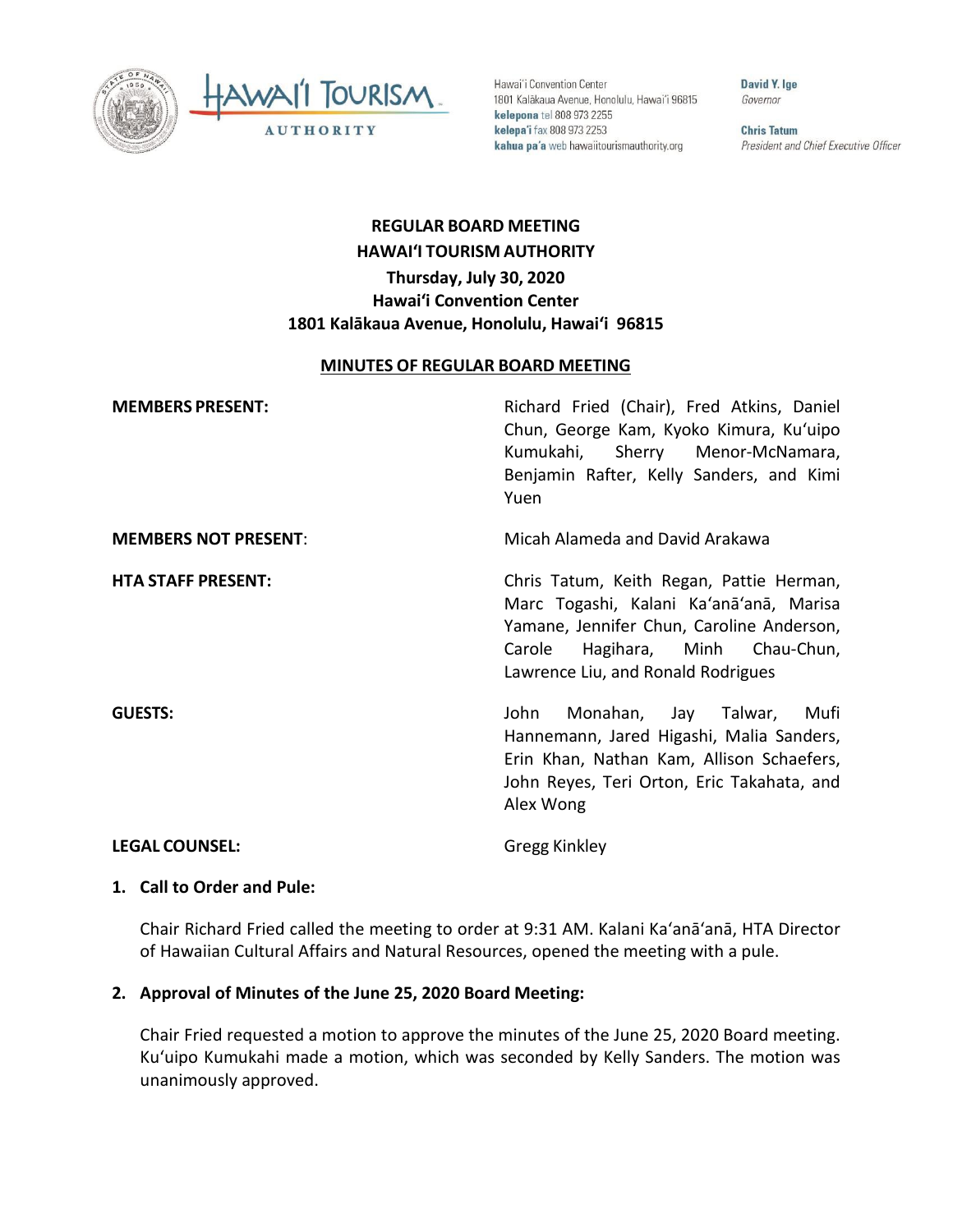# **3. Report of Permitted Interactions at an Informational Meeting or Presentation Not Organized by the Board under HRS section 92-2.5(c):**

Chair Fried asked whether there were any permitted interactions to report, and there were none.

## **4. Report of the CEO Relating to Staff's Implementation of HTA's Programs during June 2020:**

Chair Fried recognized Chris Tatum, HTA President and CEO, to present his report. Mr. Tatum reported that HTA continues to support the call center, which will be making followup quarantine calls beyond the September 1st reopening for visitors who fail to arrive with a negative pre-test. He commended Keith Regan, HTA Chief Administrative Officer, the HTA team, and the Hawaiʻi Convention Center (HCC), for its work in assisting the City and County of Honolulu with Hurricane Douglas. Mr. Regan confirmed that between 325 and 350 people used HCC as a hurricane shelter.

Mr. Tatum introduced Mufi Hannemann, President and CEO of the Hawaiʻi Lodging and Tourism Association (HLTA), to present and discuss on hotel industry readiness when Hawaiʻi reopens to visitors. Mr. Hannemann reported that HLTA hosted the "We are Ready" Day event on July 23, 2020. The purpose of the event was to publicly unveil the safety measures in place at the Outrigger Waikiki Beach Resort, Alohilani Resort, and Hilton Hawaiian Village to show that Hawaiʻi's resorts are ready for visitors to return. He noted that Senator Glenn Wakai, Representative Daniel Holt, Councilmember Ann Kobayashi, and the staff of Councilmember Tommy Waters were among those who toured the resorts. Mr. Hannemann played a video recap of "We are Ready" Day. He noted that the local economy will only accelerate when travelers start to return in a safe and responsible way and advocated that the State not extract more fees from the hotel industry. He added that there will be additional touring days with other resorts on Oʻahu, Maui, Kauaʻi, and Hawaiʻi Island to demonstrate what the industry has invested into these safety measures. He explained that this represents a statewide effort by the hotel industry to adopt standards vetted by Governor David Ige, the Department of Health, the Office of the Attorney General, and the four county mayors. He said there are three aspects to the safety measures in place: (1) Mākaukau (Preparation), (2) Hana Pono (Proper Procedures), and (3) Pane (Answer). Mākaukau refers to the preparations to resume business, which include mandatory employee training programs and the establishment of social distancing standards. Hana Pono refers to standard operating procedures, which include the establishment and display of comprehensive sanitization practices for all common areas, guest rooms, and staff areas. Pane refers to the resort response to possible COVID-19 cases, which include guests who arrive with a pre-test and those who do not. Mr. Hannemann explained that guests who do not provide a negative pre-test or are awaiting results will receive a single-use guest room key and must quarantine until 14 days have elapsed or until they receive a negative test. He added that law enforcement will be notified if guests violate their quarantine. Mr. Hannemann said that if a guest falls ill while staying at the hotel, the guest will be isolated and asked not to leave the hotel. He noted that the hotel will establish internal policies to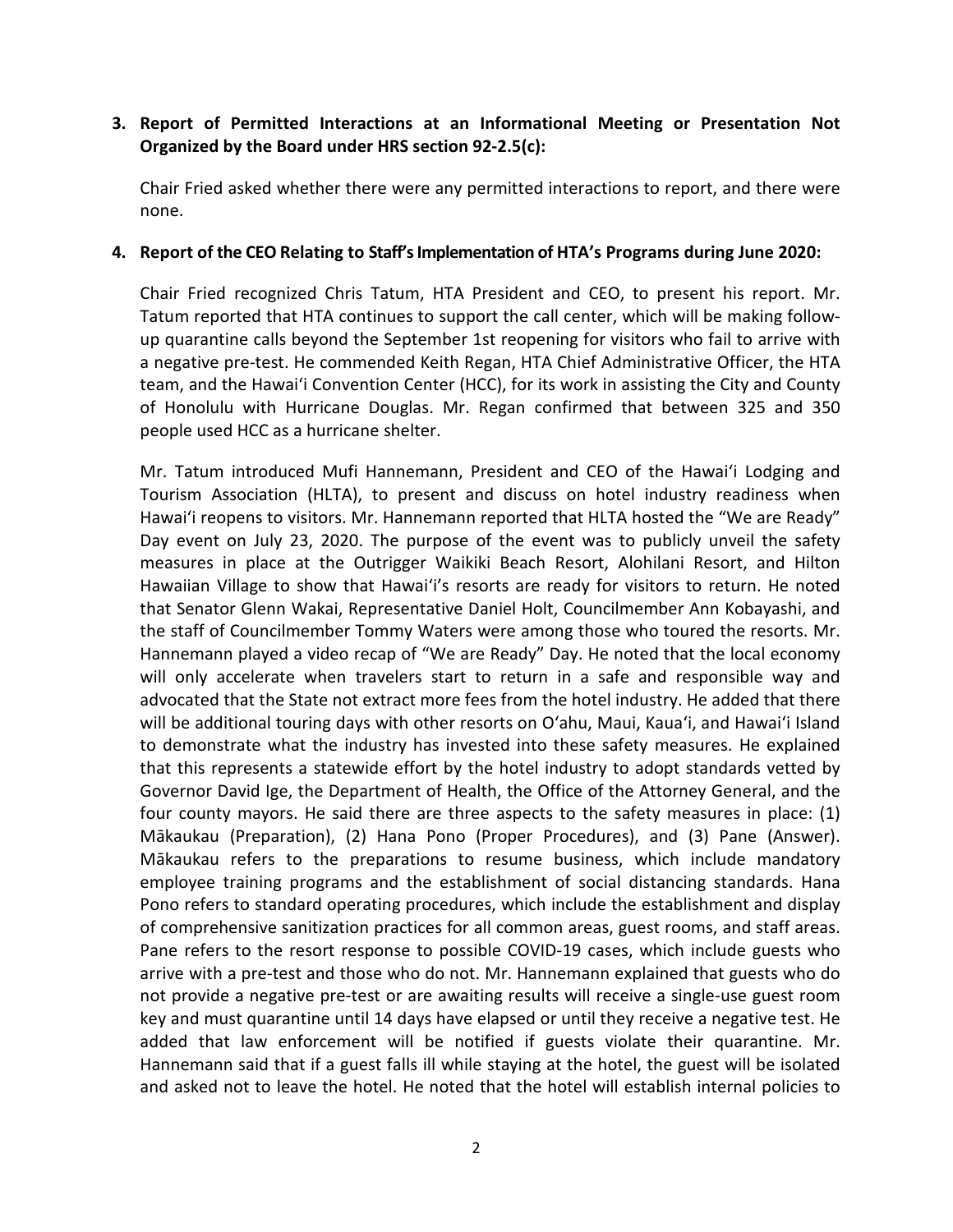set aside a part of the hotel should this occur and contribute to State contract tracing efforts. Mr. Hannemann emphasized that the hotel industry is ready for visitors to return to Hawaiʻi, and the goal is to restore trust because he understands that there are concerns about Hawaiʻi's reopening.

Sherry Menor-McNamara asked how many hotels are ready to open. Mr. Hannemann responded that HLTA is currently conducting a statewide survey of its members as well as non-HLTA properties. He said HLTA will share this information with HTA and will know which hotels are available before visitors begin to arrive. Mr. Tatum added that when the reopening was set for August 1st, half of the hotels set their opening dates for August 15th. He said the hotels are still preparing, but likely will not flip the switch until they are confident that the reopening will occur on September 1st. Benjamin Rafter replied that there is a lack of confidence that the reopening will occur on September 1st. He added that some hotels will be ready to open by mid-August or by September 1st, and depending on the initial volume of tourists, other hotels will follow suit and open by mid-September. Mr. Tatum said he invited Mr. Hannemann to present because promoting Hawaiʻi as a safe destination and building traveler confidence will be important. Mr. Tatum said it is vital to share this information with travelers and residents. He noted that this is aligned with responsible tourism and making Hawaiʻi as safe a place as possible for residents and visitors. Mr. Tatum added that aligning HTA's efforts with the Hawaiʻi Visitors and Convention Bureau (HVCB) and HLTA will be crucial. Mr. Rafter said HLTA has incorporated the best practices available, and there is no doubt that every hotel is implementing these best practices. He added that there is no question that the hotels will be ready when the reopening occurs.

Mr. Tatum introduced Caroline Anderson, HTA Director of Community Enrichment, to provide an update on the county destination management action plans. Ms. Anderson said HTA has been working with the counties and with the Island Chapters to develop a list of potential members for the steering committees. She said invites have been sent to potential members of the Kauaʻi, Maui, and Lāna'i steering committees, and she is awaiting responses from them. Ms. Anderson said two RFPs have been issued for drafters of the Maui and Oʻahu plans. She noted that the Maui and Kauaʻi plans are on track to be ready by the end of December. She also mentioned that due to staff resources, Oʻahu and Hawai'i Island destination management action plans will be postponed to early next year. Ms. Anderson thanked Kimi Yuen for her guidance in this process.

Chair Fried said City and County of Honolulu Mayor Kirk Caldwell is in favor of the September 1st reopening.

# **5. Presentation and Discussion of Current Market Insights and Conditions in Hawai'i and Key Major Hawai'i Tourism Markets, Including the United States, Japan, Canada, Oceania, Other Asia, Europe, and Cruise:**

Chair Fried recognized Jennifer Chun, HTA Director of Tourism Research, to discuss market insights and conditions as contained in the Board packet. Ms. Chun highlighted that there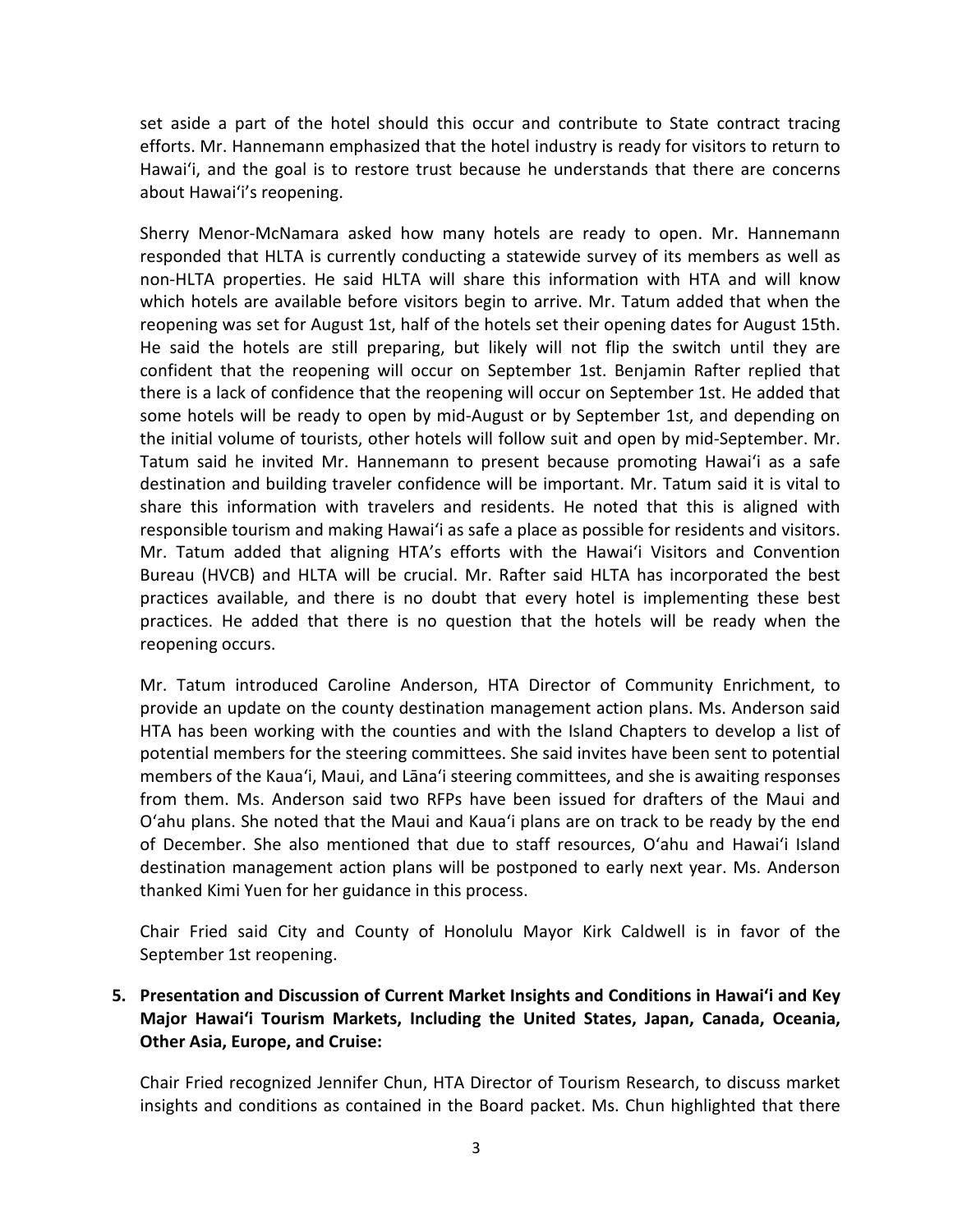were 17,000 visitors in June, which is down 92% from 2019. She noted that most of the visitors were from the U.S. West and U.S. East. Ms. Chun said that no visitor expenditure data is available at the moment.

Chair Fried asked how visitor arrivals are being counted and differentiated from other categories such as returning residents. Ms. Chun responded that monthly visitor arrivals are based on the Agricultural Form and reports from airlines. She noted that during these COVID-19 times, HTA is also reporting information from the Mandatory Traveler Declaration Forms, and those include different passenger categories such as military and exempt, which are Purpose of Trip options on the Agricultural Form and not passenger types. She added that if an arrival is categorized as "Military" on the Mandatory Traveler Declaration Form and not stationed here for at least a year, then that arrival is considered a visitor for HTA's monthly statistics. Ms. Chun explained that if those military numbers were removed, the number of visitors would be much lower.

#### **6. Presentation, Discussion and Action on HTA's Financial Reports for May and June 2020:**

Chair Fried recognized Mr. Regan to discuss the financial reports as contained in the Board packet. Mr. Regan said that as of June 30th, there was \$77.3 million in cash and investments in the Tourism Special Fund, which includes \$5 million in the Emergency Fund held as investments. He noted that the funds are in safe instruments with \$3 million in money market funds and \$2 million in treasury notes. He added that there is some interest revenue, but not much. Mr. Regan reported that there was a decrease of \$14.3 million due to \$15.7 million in expenditures during that two month span, which was partially offset by \$1.4 million in investment income. He said HTA anticipated canceling \$14.7 million in encumbrances, which will be made available for the FY 2021 budget. Mr. Regan discussed a breakdown of funding sources for the FY 2021 budget and identified a \$3.9 million savings available to increase the FY 2021 budget. He noted that \$6.2 million has been earmarked and set aside for the Hawaiian Center for Music and Dance and \$325,000 has been earmarked and set aside for accrued vacation time. Mr. Regan said there was a decrease in the budget utilization of the FY 2020 budget due to contract cancellations related to COVID-19 or reductions HTA made due to TAT funding being temporarily suspended.

Chair Fried asked about the status of the Hawaiian Center for Music and Dance. Mr. Regan responded that HTA has been working with the Legislature to pass a bill that would allow HTA to develop the center. He noted that currently, the funds are set aside only for the operation of the center. He added that before HTA can operate the center, it needs to be developed first. Mr. Regan said they have been trying to amend the statute to insert language permitting that, but the bill did not make it out of the Legislature due to COVID-19 and will have to wait until the next legislative session. Chair Fried asked if the location will be at the Bishop Museum. Mr. Regan responded that HTA wants to put it out for RFP and make it as attractive as possible for those who want to utilize those funds. He noted that the Bishop Museum is one entity that will be interested, but there will be others as well. Chair Fried requested a motion to accept the financial reports. George Kam made a motion,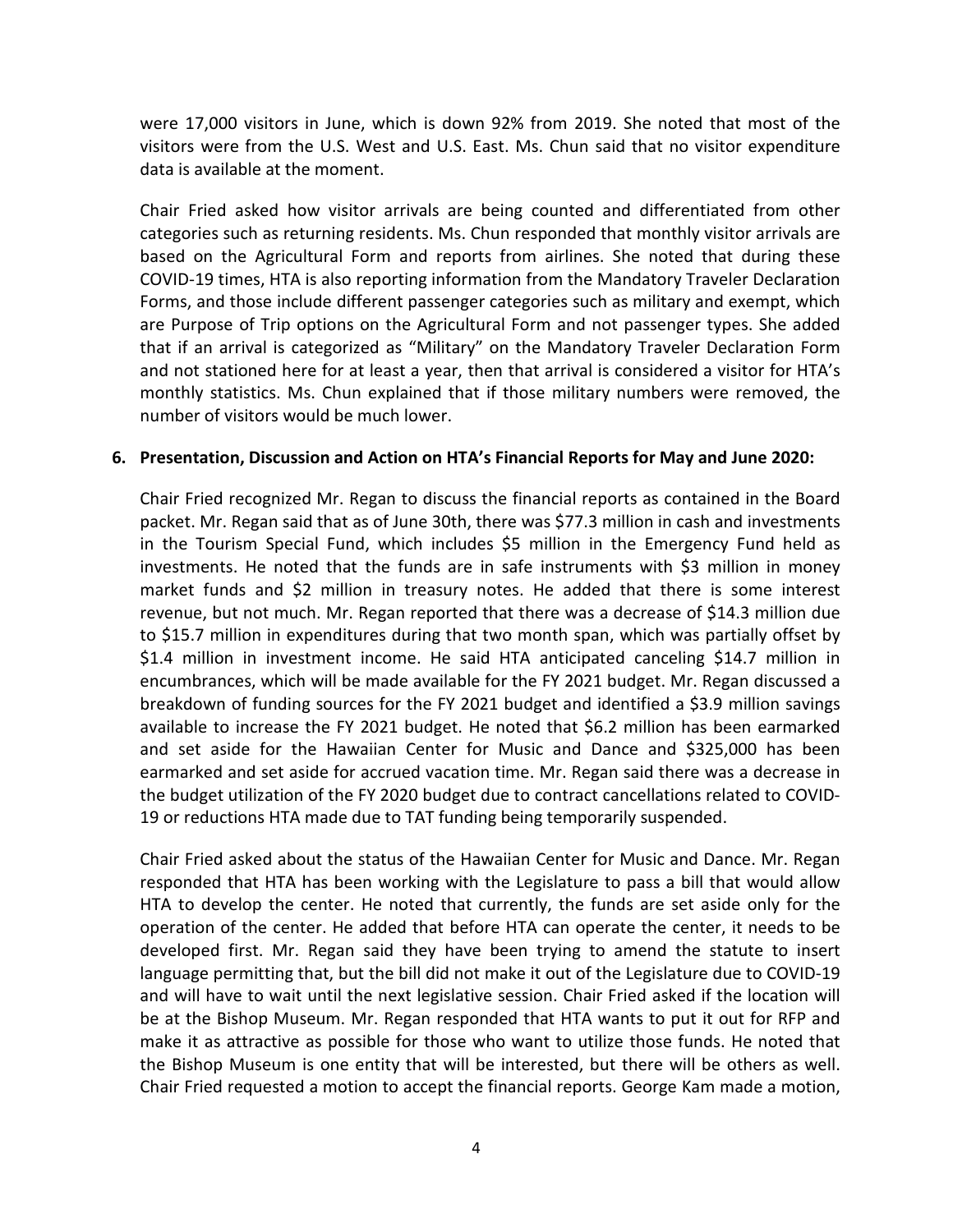which was seconded by Ms. Kumukahi. The motion passed unanimously.

# **7. Update on the Status of the 2018 Audit Action Plan:**

Chair Fried recognized Mr. Regan to provide an update on the status of the 2018 Audit Action Plan. Mr. Regan reported that HTA received a communication from the auditor's office in mid-June. He said HTA started the process of addressing the twenty-seven recommendations from the auditor in December 2018. Mr. Regan noted that all recommendations have been reviewed, addressed, and completed to the best of HTA's ability. He added that the communication from the auditor was a request for an update, and a letter was sent in response on June 29th.

# **8. Update Relating to the 2020 Legislative Session and Related Bills Relevant to HTA:**

Chair Fried recognized Mr. Regan to discuss updates relating to the 2020 legislative session and related bills relevant to HTA. Mr. Regan reported that none of HTA's bill requests made it through the Legislature due to complications related to COVID-19. He added that HTA will have to go back in the next legislative session to address those measures. Mr. Regan noted that there are a number of funding bills related to CARES Act funding that Gov. Ige continues to review.

Chair Fried announced a break in the meeting at 10:16 AM. The meeting resumed at 10:34 AM.

# **9. Report of the Marketing Standing Committee with the Committee's Recommendations to Support Various Marketing Proposals, for Discussion and Action by the Board:**

Chair Fried recognized Mr. Sanders to report on the July 29, 2020 Marketing Standing Committee meeting. Mr. Sanders reported that Ms. Chun provided an update on booking pace for the future, Mr. Hannemann presented on hotel readiness, Avi Mannis, Senior Vice President of Marketing for Hawaiian Airlines, presented on airline readiness and safety protocol in place, Amy Terada, Vice President of Marketing for Pleasant Holidays, presented on demand and interest in Hawaiʻi, Eric Takahata, the Managing Director of Hawaiʻi Tourism Japan (HTJ), presented an update on HTJ's recovery plan for the Japan market, and Sen. Wakai and Mr. Ka'anā'anā proposed establishing a Surfing and Paddling Advisory Group.

Mr. Sanders introduced Jay Talwar, Senior Vice President and Chief Marketing Officer for HVCB, to present an update on the implementation of HVCB's recovery plan. Mr. Talwar discussed U.S. travel sentiment statistics and highlighted that U.S. travel sentiment remains low. He noted that the tourism recovery will start slowly, and many Americans likely will not get on a plane until 2021 because of health and safety reasons.

Mr. Talwar discussed the challenge of how to effectively communicate the safety measures in place for travel to Hawaiʻi, as well as communicating to local residents that these policies are in place so that residents are comfortable with Hawaiʻi's reopening. He noted residents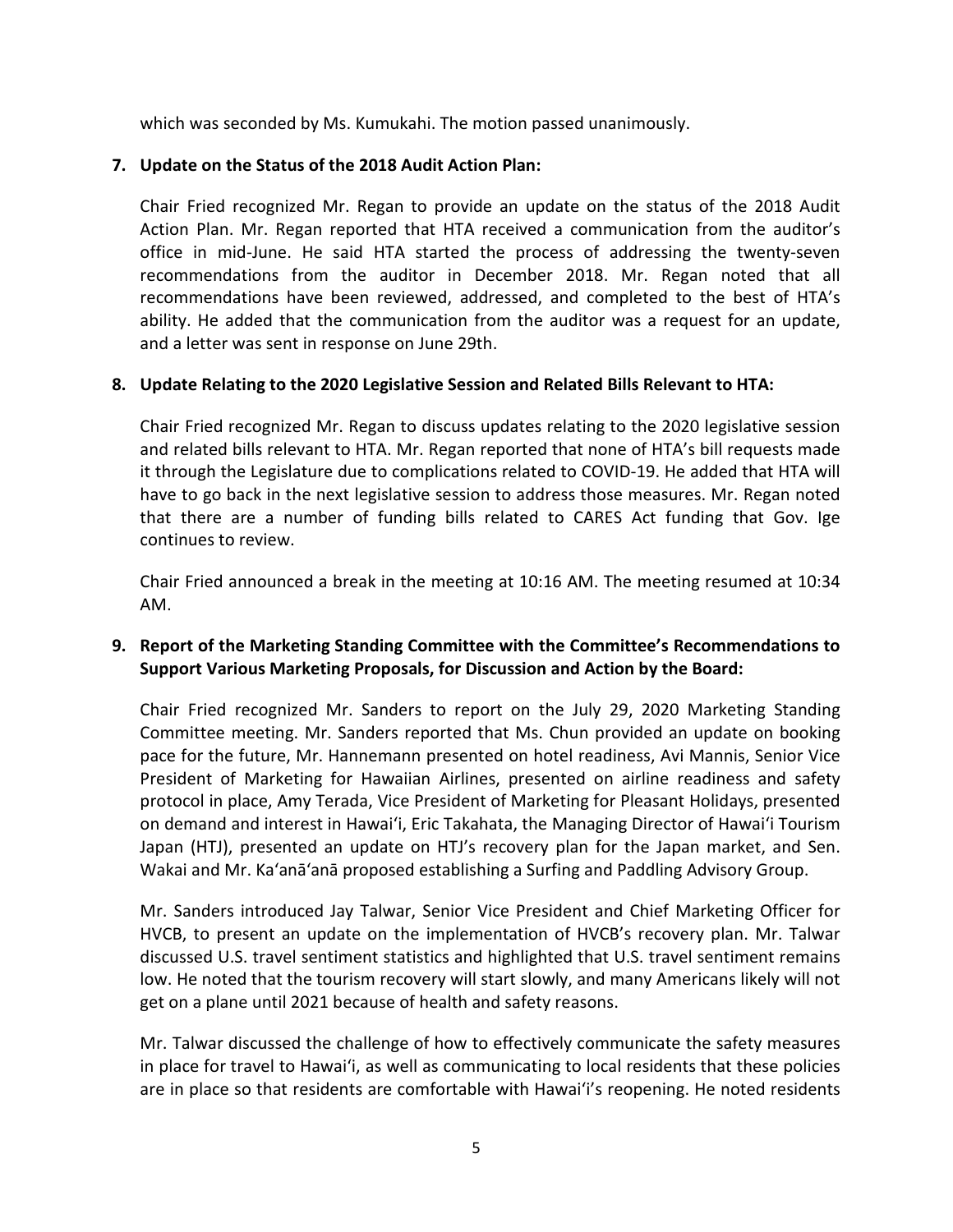care most about health and safety and perpetuating cultural and environmental sustainability. Mr. Talwar said people will be more willing to travel to places that are closer to home and that they are more familiar with. He noted that repeat visitors and respectful travelers will be the focus. Mr. Talwar said it is important to update the content on www.gohawaii.com with accurate information from the State and to coordinate this information with industry partners. He noted that HVCB is preparing content related to safety protocol and pono travel for all stages of travel from planning, pre-departure, inflight, and arrival. Mr. Talwar said there will be a greater emphasis on earned media rather than paid media to work more efficiently as the budget tightens. He noted that there will be a greater emphasis on strengthening connections with the community so HVCB is aligned with how the community wants to share the islands with visitors. Mr. Talwar said the focus will be on the U.S. West and national media outlets with a transition towards more digital media. He said the content will have two phases of messaging, the first of which will be sharing the health and safety protocol in place. Mr. Talwar added that the second phase of messaging will cover unique stories about the destination. He noted that there is a change in traveler sentiment in regard to being respectful travelers, which is aligned with resident sentiment. Mr. Talwar highlighted that programming on Netflix (Somebody Feed Phil) and PBS (Field Trip with Curtis Stone) will feature Hawaiʻi.

Mr. Talwar discussed HVCB's travel trade strategy. He said the focus will be on communication, providing training content, and partner marketing to ensure a consistent message. He added that HVCB will be hosting a Virtual Hawaiʻi Destination Expo scheduled for the fall. Mr. Talwar shared a visitor journey map that notes opportunities to interact with visitors with appropriate messaging, as well as protocols in place for each step along the traveler's journey, which are designed to provide confidence to travelers.

Mr. Talwar discussed the "It's Time" messaging. He said the goal is to maintain brand integrity, dial up responsible traveler messaging, and share health and safety protocol. He added that messaging will be delivered both pre-arrival and post-arrival. He said HVCB will continue the "Rooted" campaign, in which cultural ambassadors share values and stories that will increase the depth of knowledge of visitors. Mr. Talwar said messaging will also focus on resorts and the importance of appropriate behavior in the community and in the environment. He added that the target visitors for the "Kuleana" campaign will be travelers who are looking to rejuvenate themselves and are sensitive and responsible. Mr. Talwar played a "Kuleana" sample video. Mr. Talwar discussed message delivery and noted that U.S. media consumption has evolved with increased consumption of over-the-top media, digital media, and streaming. He added that there has been an increase in advertising demands and premiums due to the holiday season and political election. He said there is potential to leverage paid media to secure and connect with earned media. Mr. Talwar discussed a breakdown of the budget. He said that with the current budget, major market coverage would be about 20%. He noted that with a supplement of \$2.5 million as requested, the market coverage would increase to 41%.

Mr. Talwar introduced John Reyes, Senior Vice President and Chief MCI Sales Officer for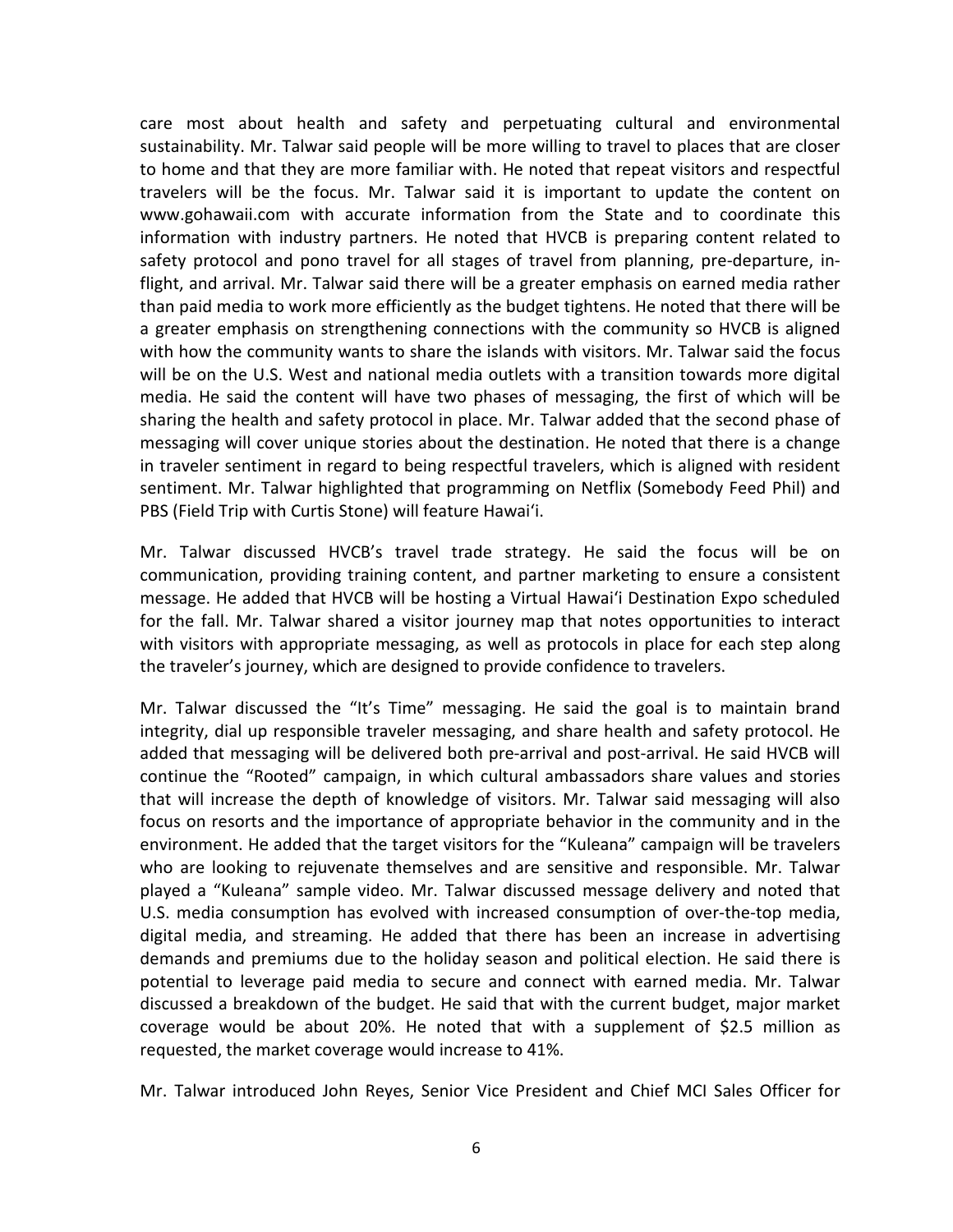HVCB, to present an update on MCI recovery. Mr. Reyes said HVCB is developing a new MCI blueprint with new health and safety protocols. He added that they are focusing on digital sales tools and redeveloping the www.meethawaii.com website. Mr. Reyes said the new blueprint will be built around input, process, and output. He noted that input will be based on customer trends, and the data shows that customer confidence in convention venues is waning while customers have a higher level of confidence in resorts. Mr. Reyes said the question is how Hawaiʻi has a competitive edge. He said each meeting venue must have guidelines and best practices in hand for the customer to see. Mr. Reyes noted that customers believe that Hawaiʻi is a safe place, but that the customer wants as much indepth information as possible in regard to the health and safety measures in place before they make their decision. He added that the sales team needs to be proactive in providing that information to customers. Mr. Reyes noted that he will be working across the industry to develop templates and be a resource so customers have all the information they need to feel confident in booking.

Mr. Reyes introduced Teri Orton, the General Manager of HCC, to present on HCC's reopening plan. Ms. Orton reported that HCC developed a reopening plan and along with the other 325 members of ASM Global, submitted reopening plans to ASM Global. She noted that the President and CEO of ASM Global was impressed with HCC's comprehensive reopening plan and subsequently sent copies of it to all 325 member venues. She said HCC created two documents: an internal plan with a comprehensive breakdown of HCC's new safety measures, and an external document to be sent to clients. She noted that creating both documents built both consumer and employee confidence. Ms. Orton explained that attendees want to be reassured that the airlines, hotels, and venues are all working collectively to ensure a safe travel and meeting experience. She further explained that employees want to feel confident that they can return to work safely. Ms. Orton said the external document has been uploaded to the HCC website and is made available so customers can distribute this information to their attendees. She said ASM Global has issued a worldwide set of proprietary environmental hygiene protocol with best practices and operating procedures that can be customized to individual cities. Ms. Orton said the HCC document communicates what an attendee arriving at HCC should expect and describes what the journey from the airport to the venue looks like. She explained that everyone needs to undergo a temperature screening before entering HCC. Ms. Orton noted that HCC has thermal cameras that will expedite this process. She said the Department of Labor and Industrial Relations and the Office of Elections have been utilizing HCC with between 350 and 400 employees being screened every day since April. Ms. Orton said mask wearing and social distancing is mandatory. She explained that the temperature check stations are mobile and can be deployed in different places depending on where meetings are being held. Ms. Orton added that sanitization team ambassadors are visible throughout the day to showcase enhanced cleaning and sanitation efforts. She noted that HCC is encouraging virtual site inspections, and any physical visits must be scheduled at least 72 hours in advance and limited to fewer than ten people. Ms. Orton said the capacity per room has changed based on the type of seating. She noted that there are new food and beverage protocol, and HCC has suspended buffet and plated services and are currently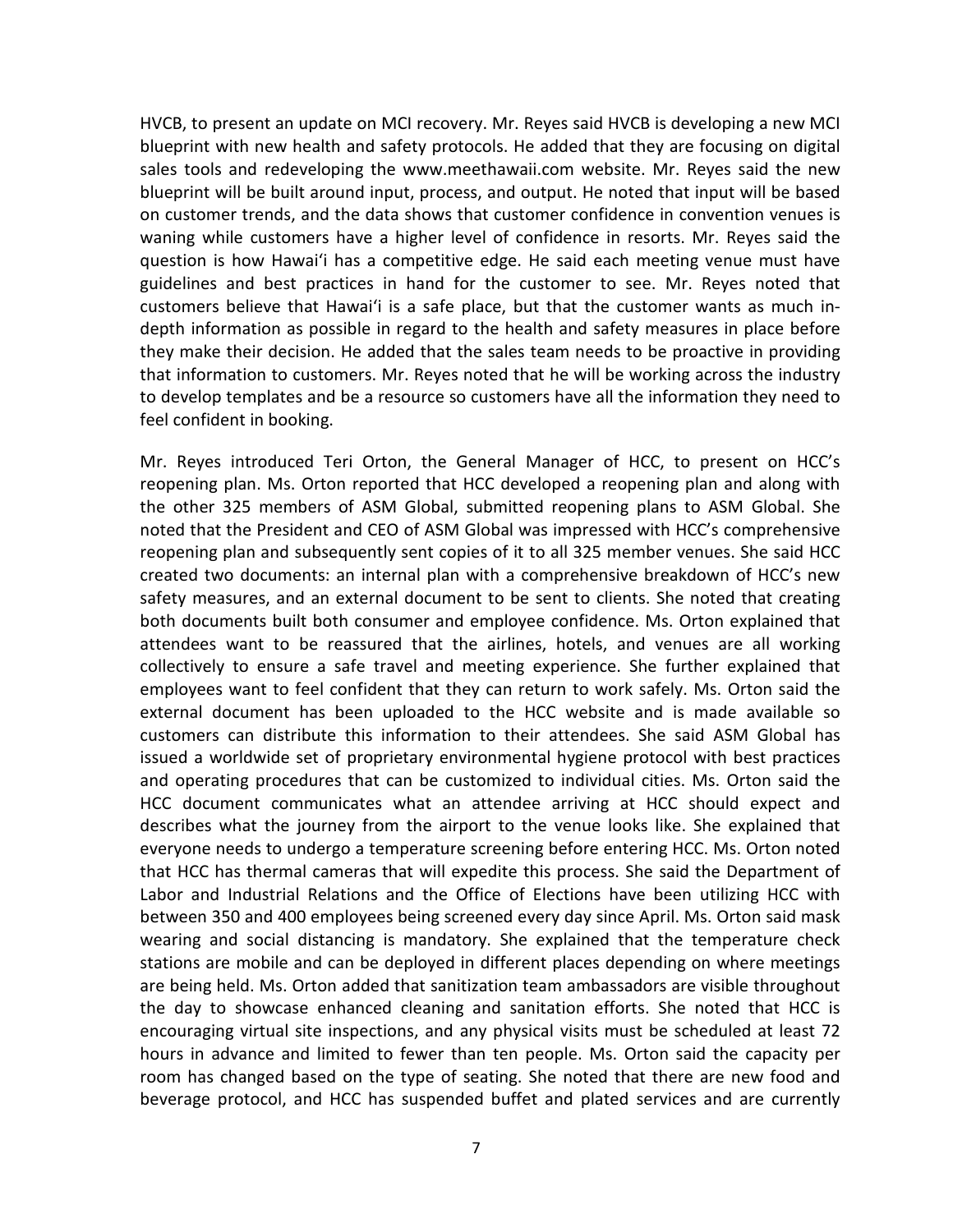only offering boxed cold and hot meals. Ms. Orton added that as the proper equipment becomes available, food and beverage service will evolve and be served by an attendant behind a sneeze guard. She noted that for workforce safety, employees answer daily health questionnaires, undergo temperature screening, wear protective equipment, and receive COVID-19 training.

Mr. Reyes said the MCI blueprint finished product needs to be specific and detailed. He said he and Mr. Talwar will launch an MCI marketing campaign with ongoing messaging that Hawaiʻi is ready, and the blueprint will be a consistent part of their marketing message.

Ms. Kumukahi noted that natural resources are so important to these islands and asked how the "Kuleana" messaging will continue to be delivered to visitors throughout their stay. John Monahan, President and CEO of HVCB, responded that hoteliers have requested that video content and will use it within their properties to continue delivery of that message. Mr. Monahan noted that everything HVCB does will be integrated and connected. Mr. Talwar added that they are in discussion with their ambassadors, many of whom are cultural consultants for various hotel properties.

Daniel Chun asked if there will be advance communication of this material within the industry because it often takes time for this material to work through individual organizations. Mr. Monahan responded that HVCB will be distributing materials working with September 1st as the anticipated timeline, but that remains a moving target. Mr. Chun asked if this information regarding health procedures and responsible travel will be communicated to residents. Mr. Talwar said HVCB is working with its Island Chapters, the Department of Health, and media partners on each island to communicate the protocol to residents.

Ms. Kumukahi asked if any of this messaging is shared with the military. Mr. Talwar responded that there is no outright communication with the military.

Ms. Yuen asked for an update on the recovery plan for the Japan market. Mr. Takahata responded that the State is working on establishing a travel corridor with Japan by September 1st, and it is looking promising. He added that the messaging is prepared, and as the date becomes more of a reality, HTJ will be releasing content and working with international carriers on messaging and timing. Mr. Takahata noted that HTJ has been in constant communication with stakeholders in Japan. He said the messaging will be similar to HVCB and tailored to Japan. Mr. Takahata said there will be different safety procedure videos made specifically for the Japan market and will be ready by mid-August.

Ms. Yuen asked if there has been any discussion about creating a travel bubble similar to the NBA. She asked if resorts would be able to create a safe space and corridor between the airport and resorts using charter buses. Ms. Yuen added that travel packages could be marketed as a "bubble" concept. She suggested partnering with voluntourism groups so that there would be activities. Ms. Yuen noted that it would provide comfort to local residences knowing that visitors would only be in their respective bubbles. Ms. Orton